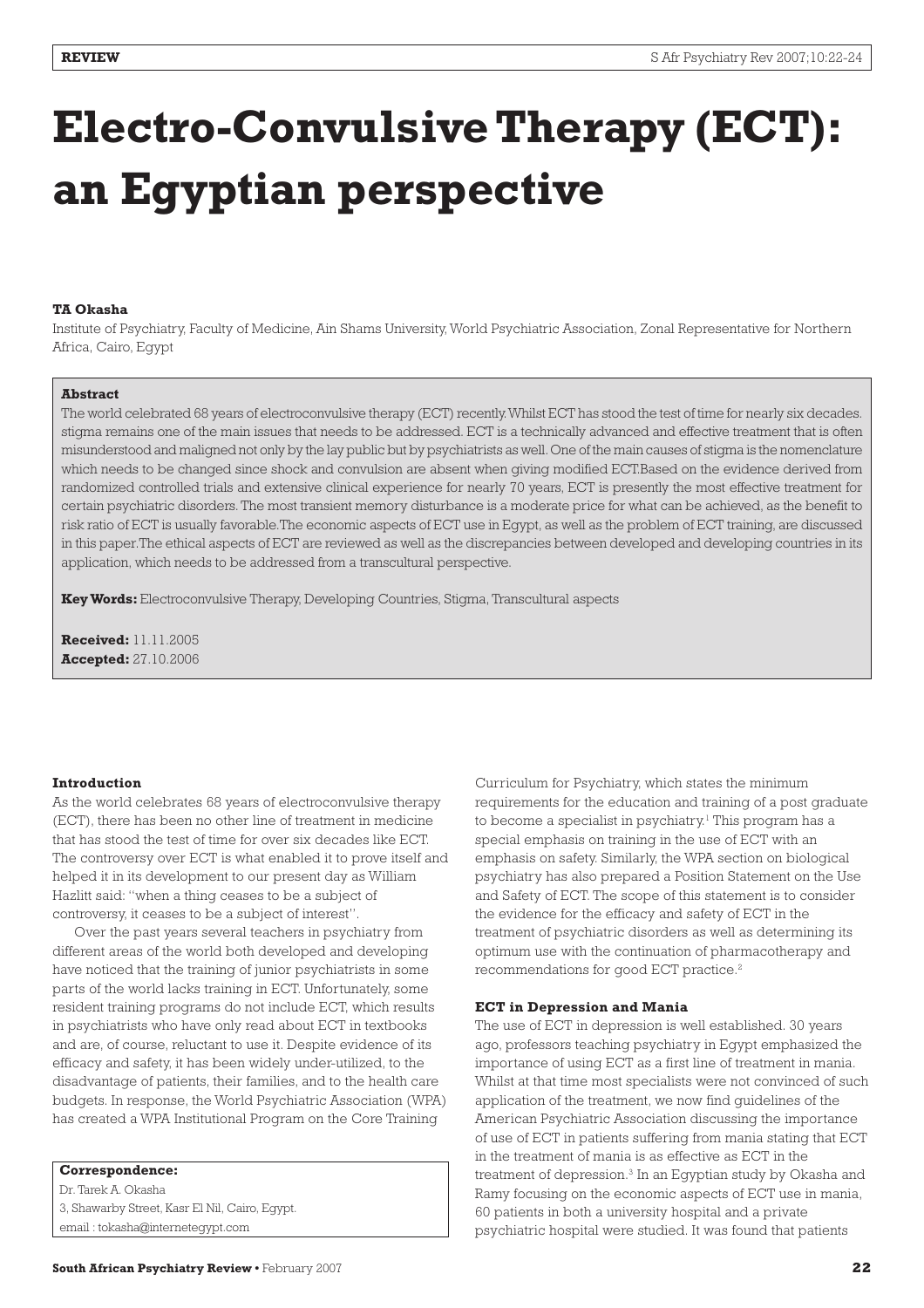receiving ECT for the treatment of mania compared to patients not receiving ECT had a shorter hospital stay at 19 versus 38 days and that the cost of hospitalization was 850 USD compared to 1485 USD in the non ECT group.<sup>4</sup> Both cost of treatment as well as duration of stay in hospital are critical factors in psychiatric health care. This is especially so in developing countries where the turn over in hospitals is high in order to accommodate patients in need of hospitalization whilst at the same time reducing hospitalization costs , which is essential due to budget constraints. Specifically given that the majority of patients in developing countries pay for these services themselves.

On the other hand developed countries have problems with third party payers regarding the duration of stay in hospital and cost of treatment whether for biological or psychological therapies.

### **ECT and Stigma**

The stigma associated with ECT is a specific area that needs to be addressed given that ECT is both a technically advanced and effective treatment that is often misunderstood and maligned by not only the lay public but by psychiatrists as well. Between 1938 and the 1950's, there was extensive use of ECT. During that period of time, ECT was the major treatment, if not frequently the only biological treatment for mental illness.5 From the 1950's through the 1970's, with the advent of psychotropic medications (including the development of neuroleptics and of tricyclic antidepressants), a decline in the use of ECT was seen. In the 1970's, concerns emerged related to the side effects of psychotropic medications, including the cardiovascular effects of the tricyclic antidepressants and the potential for tardive dyskinesia with neuroleptics. This concern resulted in a resurgence of interest in ECT and led to many studies and reports evaluating the effectiveness of this modality.

At the same time, the myths, misinformation, and public outcry continued. Senator Eagleton lost his vice presidential bid when he revealed that he had received ECT. In the 1975 film "One Flew Over the Cuckoo's Nest", Jack Nicholson portrayed a patient receiving ECT for the wrong purpose (coercion) and in the wrong fashion (without anesthesia or muscle relaxant). While public concern continues as a result of negative media portrayal, progress in ECT has continued with significant medical advancements.<sup>6</sup> Currently, there appears to a renewed interest in both ECT research and publications (not least of all since the emergence of the "Journal of ECT" in 1998) which has contributed to ECT entering the biological age of psychiatry.

#### **Modern ECT**

The issue of semantics is paramount. Modern ECT administered under anesthesia induces far less discomfort and medical sequelae than most surgical or pharmacological interventions. It is actually quite inappropriate to call such treatment "Shock therapy". Fink has pointed out that "Shock" has a specific meaning: it is the perception of the passage of an electric current. This produces pain and discomfort.

The word "Shock" denotes perceptions that do not occur under anesthesia. This would be analogous to labeling surgery "pain therapy". Little wonder such a term as "shock therapy" engenders stigma.<sup>7</sup> Such outdated use of language

leads to negative attitudes and prejudice. The words "convulsion" and "seizure" both have special meanings to the public. In studies of perceived social distance from different medical disorders, it was found that "convulsions" and "epilepsy" rank the same with "schizophrenia" in terms of negative attitude.<sup>8</sup> Convulsions, as portrayed by the mass media, do not occur with modern ECT methods. "Seizure" is used in its' technical sense to refer to the patterned electrical response produced by an electrical stimulus.

Lack of awareness of the natural history of disorders treated by ECT in the Egyptian population make nearly 70% of families of patients believe that ECT is addictive and that once they receive ECT they will continue to relapse and never get better unless they receive another course of ECT (A Okasha, personal communication).

# **The Future**

The treatment (ECT) should be given a new name that describes what is done in neutral, "unloaded" language. Words like "shock", "seizure" and "convulsive" should be eliminated. Several proposed terms such as "cerebroversion", analogous with "cardioversion", or "Central Stimulation" or "Central Stimulation with Patterned Response" (CSPR), or "Brain Synchronization Therapy" (BST), or "Brain Stimulation Therapy", or "Rhythm Restoration Therapy" might be effective in altering negative perceptions of ECT arising from semantics.<sup>9,10</sup>

In Egypt we have noticed, anecdotally, a change in refusal and stigma with a decrease in either after the introduction of these new names in the university hospitals. In addition families were more accepting of this treatment for a current episode of illness having on earlier admissions accepted the patient's admission to hospital only with the proviso that they not receive "electric treatment". Such observations do require formal study.

A clean break with the past appearsis in order. Specifically paying attention to semantic issues and the psychosocial origins of prejudice which may make this procedure more acceptable and thus available to many patients who need it.

Trainers and teachers in psychiatry worldwide should train all junior psychiatrists on the proper administration and use of ECT (or BST, as proposed), which can be a life saving intervention in many cases in psychiatry.

## **Madrid Declaration**

According to the World Psychiatric Association's ethical guidelines known as the "Madrid Declaration", any psychiatrist who is not abreast of knowledge and withholds treatment from a patient is unethical.<sup>11</sup>

A "Principles" approach to biomedical ethics, describes and endorsed four such principles without a specific hierarchy. The principles are beneficence (doing good), nonmaleficence (not doing harm), autonomy (respect for the individual) and justice (being fair).<sup>12</sup> Based on the evidence derived from randomized controlled trials and extensive clinical experience for nearly 70 years, ECT is, presently, the most effective treatment for certain psychiatric disorders. In consideration of what can be achieved, the most transient memory disturbance is a moderate price. The benefit to risk ratio of ECT is usually favorable. Respect of patient autonomy is the maxim of ECT.

Ottosson and Fink state that in most cases the use of ECT is